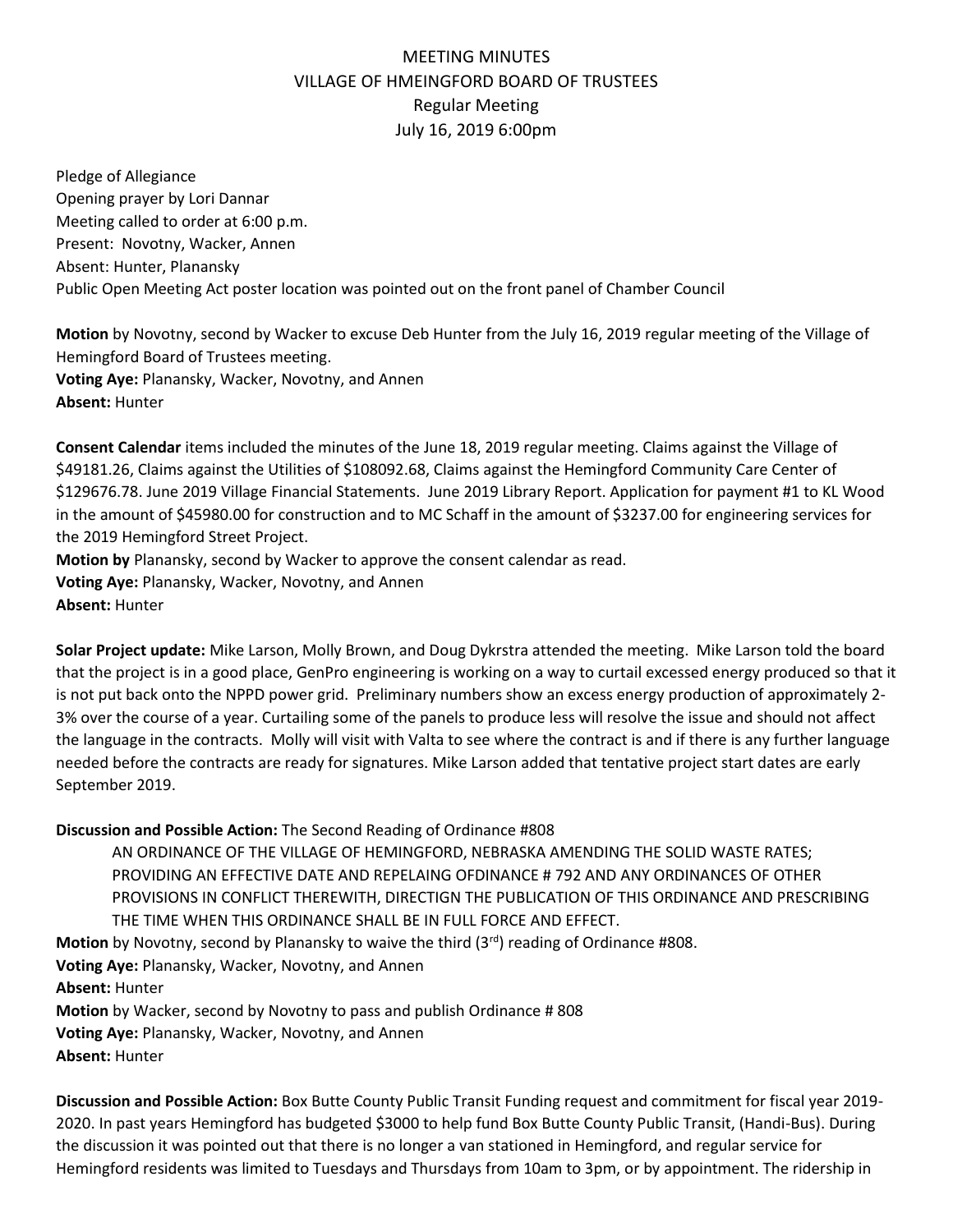Hemingford has declined over the past year causing the service to go unused most days. During discussion it was recommended that the Village of Hemingford not provide monetary support to the Box Butte County Public Transit system.

**Motion** by Wacker, second by Novotny to not budget or supply monetary support to the Box Butte County Public Transit System.

**Voting Aye:** Planansky, Wacker, Novotny, and Annen **Absent:** Hunter

**Discussion and Possible Action:** Chelsie Herian, regarding continued membership and support in the Box Butte Development Corporation. Chelsie highlighted some things that BBDC and the Hemingford Community Redevelopment Authority (CRA) have been working on and identified for redevelopment. The CRA has identified several properties that are in need of cleanup and development throughout the village both residential and commercial. Hemingford has it's first TIF (tax increment financing) project in progress Membership this year is again \$5610.00 with 10% of membership fees going to Box Butte Tourism, Box Butte Tourism now falls under the umbrella of BBDC.

**Motion** by Planansky, second by Novotny to budget \$5610 for 2019-2020 membership dues to Box Butte Development Corporation.

**Voting Aye:** Planansky, Wacker, Novotny, and Annen **Absent:** Hunter

**Discussion and Possible Action:** Hemingford Community Redevelopment Authority (CRA) chairperson Joni Jespersen and Chelsie Herian, made a budgetary consideration request. The Hemingford CRA has identified several redevelopment projects and is need of funding. Joni ask that the board consider funding the CRA on an annual basis. Any funding that the village could provide will help the CRA in the redevelopment of commercial and residential sites in Hemingford.

**Motion** by Planansky, second by Wacker to fund the CRA in an amount to be determined after all essential items are put into the budget.

**Voting Aye:** Planansky, Wacker, Novotny, and Annen **Absent:** Hunter

**Discussion and Possible Action:** Barb Straub reports, the garden at the Hemingford Community Care Center is a Nebraska Arboretum Registered Garden, and is in need of mulch. Jodine Sorenson volunteers her time to keep the garden beautiful and weed free. Jodine has requested that village purchase 40 bags of mulch for the garden, this mulch is heavier and lasts longer than ordinary mulch keeping the weeds away longer. The mulch comes from J&C Lawn Service at a cost of \$6.50 per bag. J&C will deliver and spread the mulch total approximate cost for mulch and labor is \$600. Village Administrator is asking to use funds from the lottery account to purchase the mulch.

**Motion** by Novotny, second by Wacker to purchase mulch from J&C Lawn Service with a total cost of not more than \$600 for product and labor to come from the lottery fund account.

**Voting Aye:** Planansky, Wacker, Novotny, and Annen **Absent:** Hunter

**Discussion and Possible Action:** Barb Straub reports, that the roads in the cemetery are in need of gravel, the roads will require at least two loads of rock. The village administrator would like to use Perpetual Care funds for the purchase of rock.

**Motion** by Wacker, second by Novotny to purchase rock for the cemetery roads not to exceed \$2500 using Perpetual Care funds.

**Voting Aye:** Planansky, Wacker, Novotny, and Annen **Absent:** Hunter

**Discussion and Possible Action:** Barb Straub- Hemingford is part of Region 23 emergency management agency, Region 23 has recently applied for Federal Emergency Management Agency (FEMA) grant funding in the amount of \$63000 for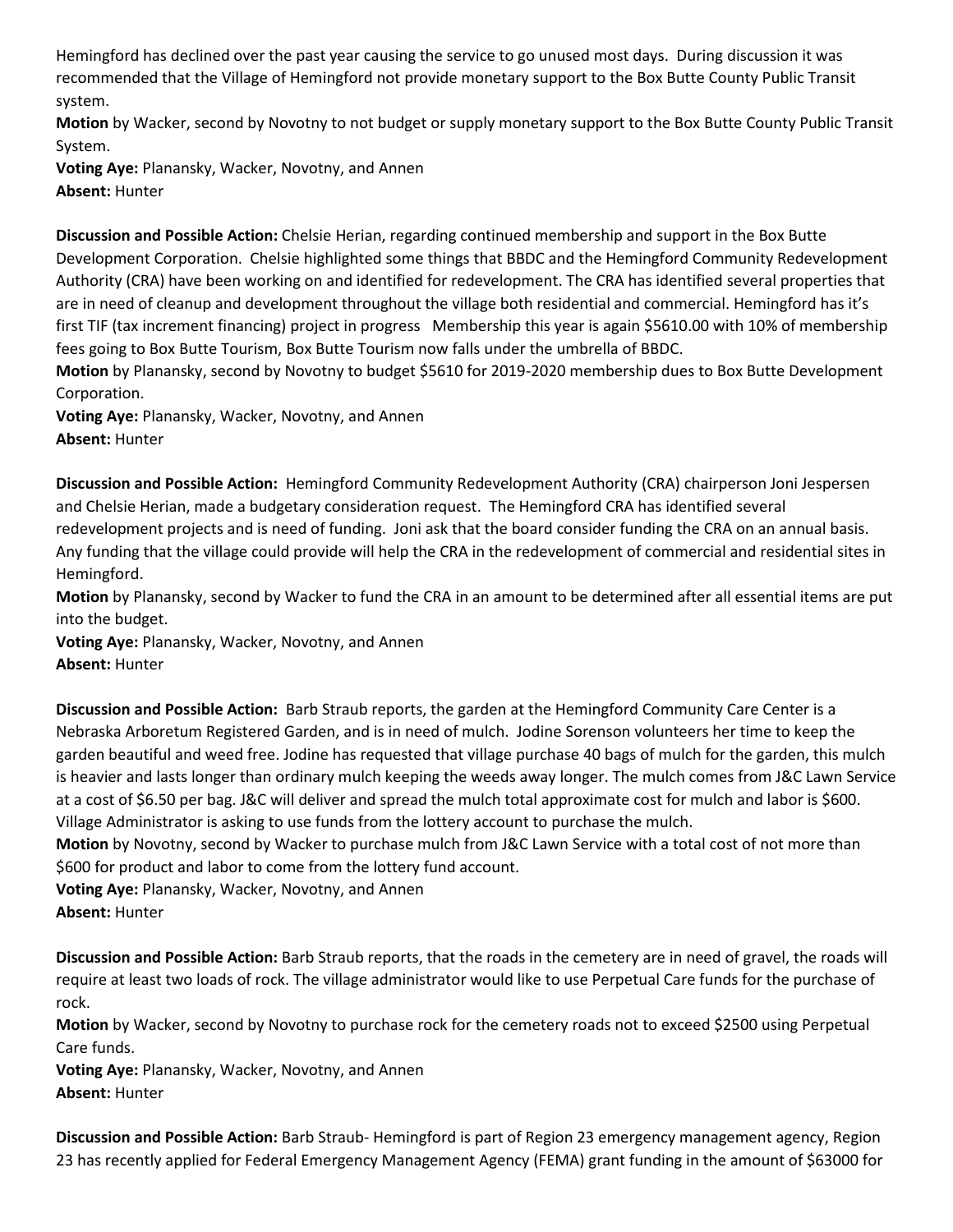the update of the current Region 23 Multi-Jurisdictional Multi-Hazard Mitigation Plan(HMP), there is a local match of 25%. The HMP is required to be kept current and up to date, the last update was 2013. As a part of the interlocal agreement the village of Hemingford match share would be \$475.00. Participation in a FEMA approved Hazard Mitigation Plan is a requirement for any hazard mitigation grant funding, i.e. emergency backup generators, tornado shelters/safe rooms, etc.

**Motion** by Wacker, second by Planansky to resign the inter-local government agreement multi- jurisdictional hazard mitigation plan, and to forward the village of Hemingford's match share of \$475.00 to Region 23 Emergency Management Agency.

**Voting Aye:** Planansky, Wacker, Novotny, and Annen **Absent:** Hunter

**Hemingford Pool Report: Ammie Frost** – Things are going well; with warmer weather the daily attendance is up , 40-70, above the average from last year. The Swim team finished the season with the medal meet in Hemingford on the 13<sup>th</sup> of July. There have been several private swim lessons given and there is one more session for group lessons scheduled. Tentative last day for the pool will be August  $17<sup>th</sup>$ .

**Hemingford Community Care Center Report: Lori Dannar** – Census is 11 on Assisted living and 30 on the Nursing home side. Medicaid reimbursement is coming in slowly, Heather is working on contacting tow other facilities that complete their own billing to see what might be the cause for some of our rejections. There is potential for handicap door opener and small wash machine from the Good Sam facility. Owners are removing all equipment and fixtures, in August it is possible that we will be able to go to the facility and see what is left and if is usable in our facility, obtaining these items for little or nothing. On July 23<sup>rd</sup> Bluffs Sanitary will be in the facility to change out the cleaning and laundry products saving the facility money on monthly purchases. CashWa will be in on the 18<sup>th</sup> to review food service supply needs and changes that will provide a significant savings to the facility. There was two state reportable incidents that triggered a state survey. Staffing still remains a need there is advertising for Maintenance, cooks, CAN/MA, RN/LPN for days and CNA/MA for nights RN waiver paperwork is completed. There are two potential preceptors in the area so that Administrator in Training can be completed.

**Discussion and Possible Action:** The fire alarm panel at the Care Center is in need of repair, quoted repair cost is \$2250.00.

**Motion** by Wacker, second by Novotny to approve the repair of the fire alarm panel at the Hemingford Community Care Center at a cost of \$2250.00

**Voting Aye:** Planansky, Wacker, Novotny, and Annen **Absent:** Hunter

**Discussion and Possible Action:** Employees at the care center have from time to time forgotten to use the time clock for reporting hours on duty and have in the past expected that the business office pay hours based on written schedule rather than hours documented by the time clock. HCCC administrator is asking that an addendum to the employee handbook be adopted "Time Reporting Policy" to make the employees of HCCC accountable for missing time punches, but requiring a time adjustment from be completed by the employee and signed by a supervisor on the shift during the missing time punch.

**Motion** by Novotny, second by Wacker to adopt the addendum to the HCCC employee handbook entitled "Time Reporting Policy"

**Voting Aye:** Planansky, Wacker, Novotny, and Annen

**Absent:** Hunter

**Administrators Report: Barb Straub** - Street Project Progress Meeting was held at the village office on the 16th of July, the contractor tentative schedule is to continue pouring curb and gutter on Park street with surface pour on Tuesday  $(7/23/19)$ , "An Evening in the Park " swim, dinner and movie will be held on Friday July 26<sup>th</sup>, Budget Planning is started, village administrator will be attending the SWANN board meeting on Thursday July 18, 2019 to talk about tire removal.